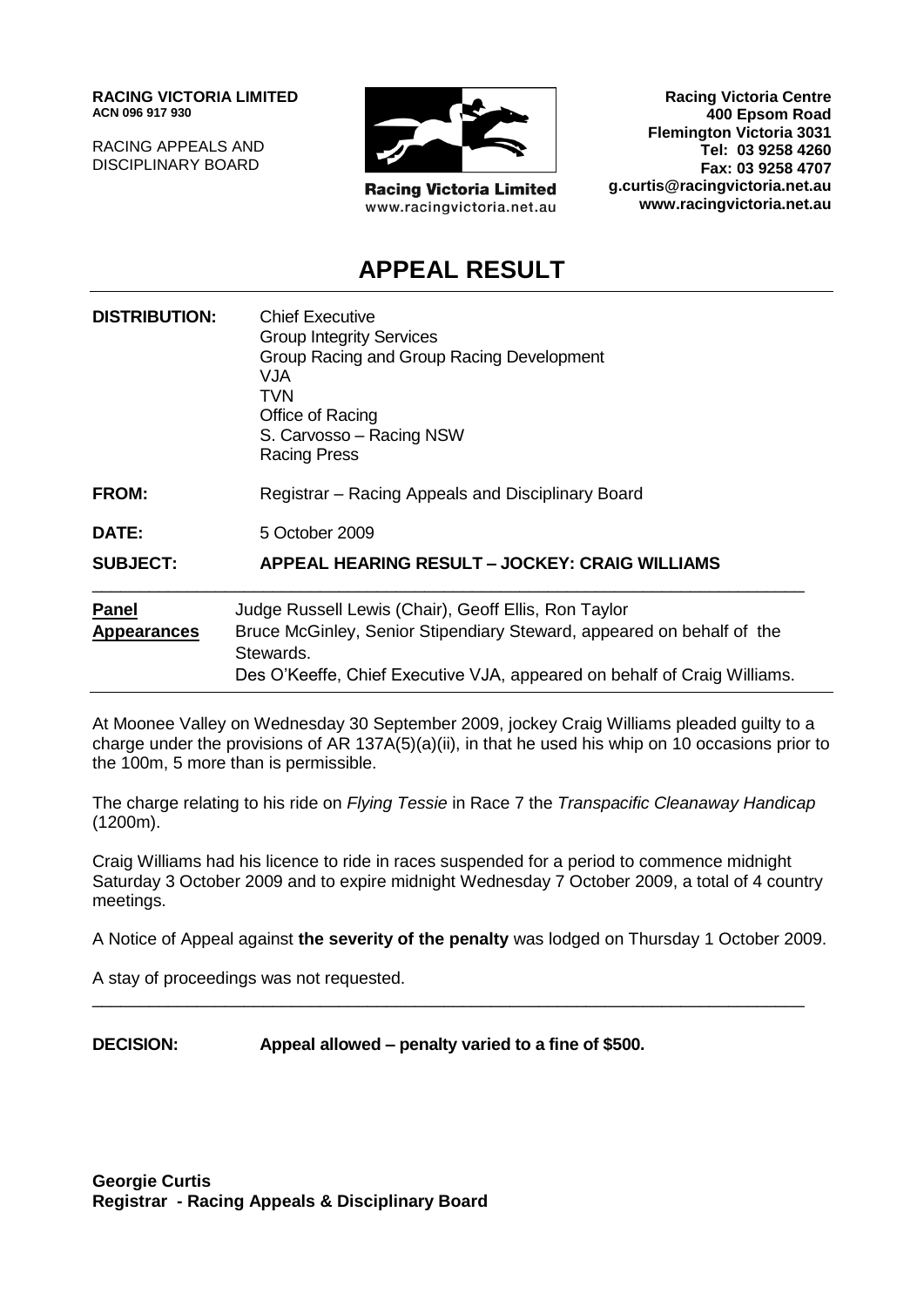# **TRANSCRIPT OF**

## **PROCEEDINGS**

#### **RACING APPEALS AND DISCIPLINARY BOARD**

\_\_\_\_\_\_\_\_\_\_\_\_\_\_\_\_\_\_\_\_\_\_\_\_\_\_\_\_\_\_\_\_\_\_\_\_\_\_\_\_\_\_\_\_\_\_\_\_\_\_\_\_\_\_\_\_\_\_\_\_\_\_\_

#### **HIS HONOUR JUDGE R.P.L. LEWIS, Chairman MR G. ELLIS MR R. TAYLOR**

#### **EXTRACT OF PROCEEDINGS**

#### **IN THE MATTER OF THE TRANSPACIFIC CLEANAWAY HANDICAP OVER 1200 METRES AT MOONEE VALLEY ON 30 SEPTEMBER 2009**

#### **DECISION**

#### **JOCKEY: CRAIG WILLIAMS**

#### **MELBOURNE**

#### **MONDAY, 5 OCTOBER 2009**

MR B. McGINLEY appeared on behalf of the Stewards

MR D. O'KEEFFE appeared on behalf of the Appellant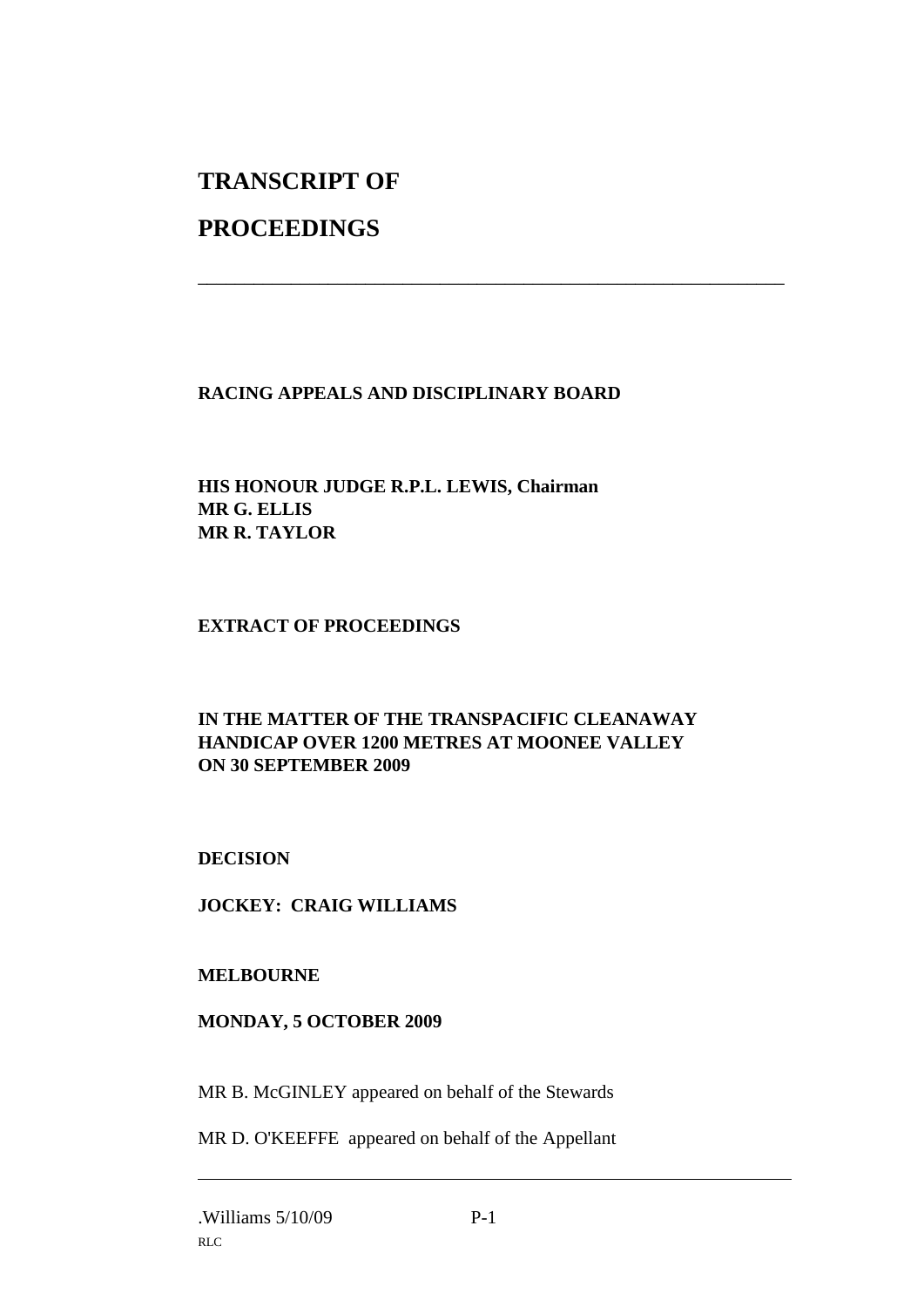CHAIRMAN: On 30 September 2009, jockey Craig Williams pleaded guilty before the Stewards to a charge laid under Australian Rule of Racing  $137A(5)(a)(ii)$ . The particulars of the charge were that prior to the hundred metres at Moonee Valley, Williams used his whip on 10 occasions, five times more than the permissible five strokes.

After taking into account Williams' plea of guilty but giving it limited weight, the Stewards suspended him for four country meetings, commencing midnight 3 October and expiring midnight 7 October. Craig Williams now appeals against that decision on the grounds that the Stewards failed properly to exercise their discretion when arriving at the penalty and that the penalty was inappropriate.

On this appeal, Mr McGinley appeared on behalf of the Stewards and Mr Desmond O'Keeffe appeared on behalf of the appellant.

In arriving at their decision, the Stewards had regard to a document described as Rider Penalty Guidelines For Whip Rule Breaches. In the body of that document, the following appears:

*To be used as a guide only, with all circumstances of the breach to be considered. Penalties to remain at the discretion of the stewards.*

Below that sentence are set out in tabulated form the list of penalties for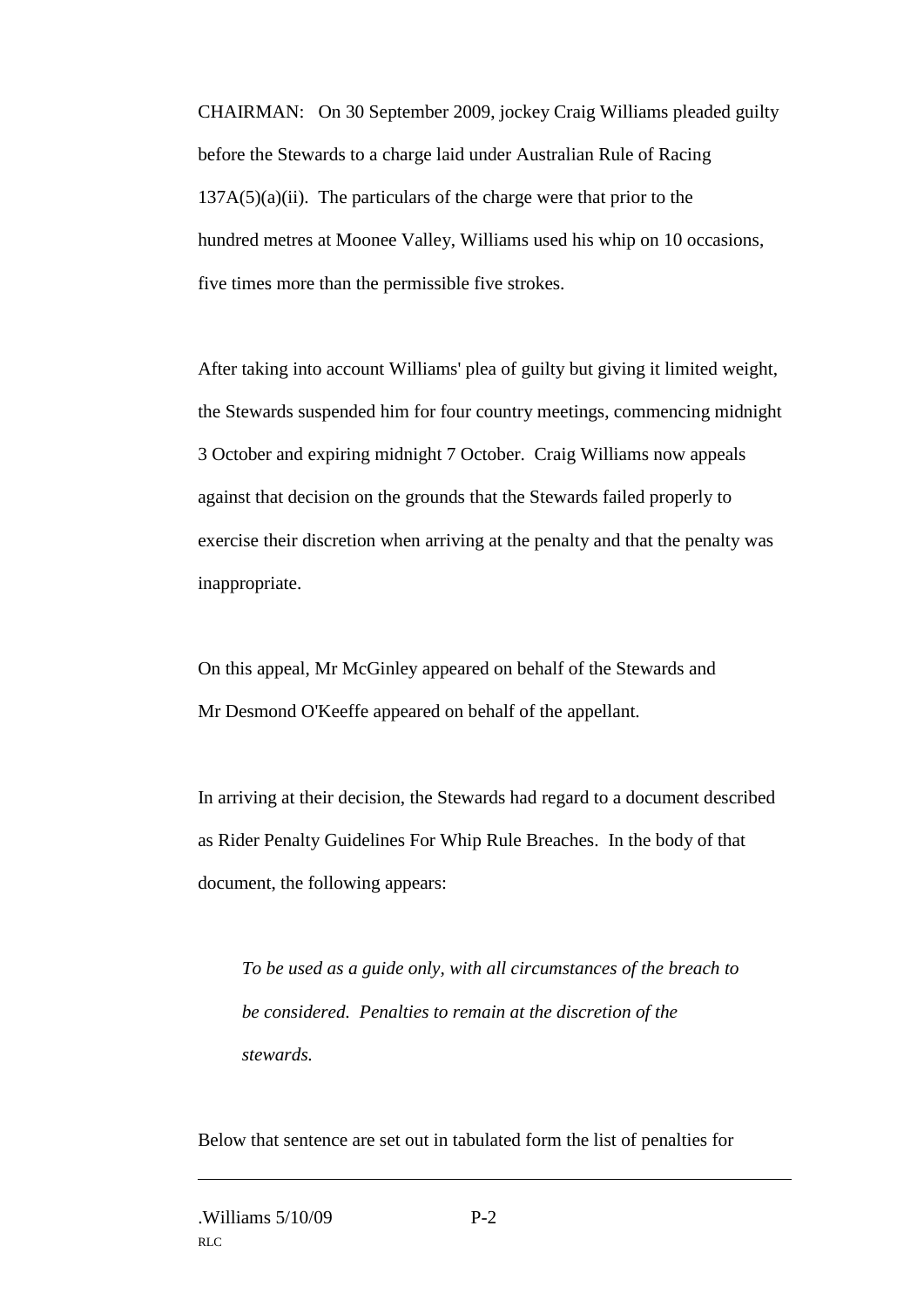specific offences. It transpired during the course of the hearing that in a media release dated 23 September 2009, the following statement appears at page 2:

*The Board has approved this as a trial which will run to the 1st of February 2010. During this trial period, Stewards have been instructed to closely police the matter in which this discretion is exercised with appropriate penalties imposed for deliberate overuse.*

This exhortation concerning discretion appears to contradict what appears in the guidelines document and so much was admitted by Mr McGinley.

In coming to their decision to penalise the appellant by suspending him for four country meetings, the Stewards ignored the appellant's previous record of whip breach, having been instructed to do so by the chief steward, Mr Bailey. Thus, the Stewards were obliged to treat the appellant as a first offender and were obliged to take into account all the circumstances and mitigating factors, principal among which were the plea of guilty and the fact that apart from one strike in the last hundred metres, Williams did not use the whip again.

The case for the appellant is that the Stewards' proper exercise of discretion was swamped by the application of so-called guideline penalties and therefore the penalty was excessive. Further, it was argued by the appellant that on the same day, the same panel of Stewards penalised jockey Damien Oliver by fining him \$400 as a first offender for use of the whip prior to the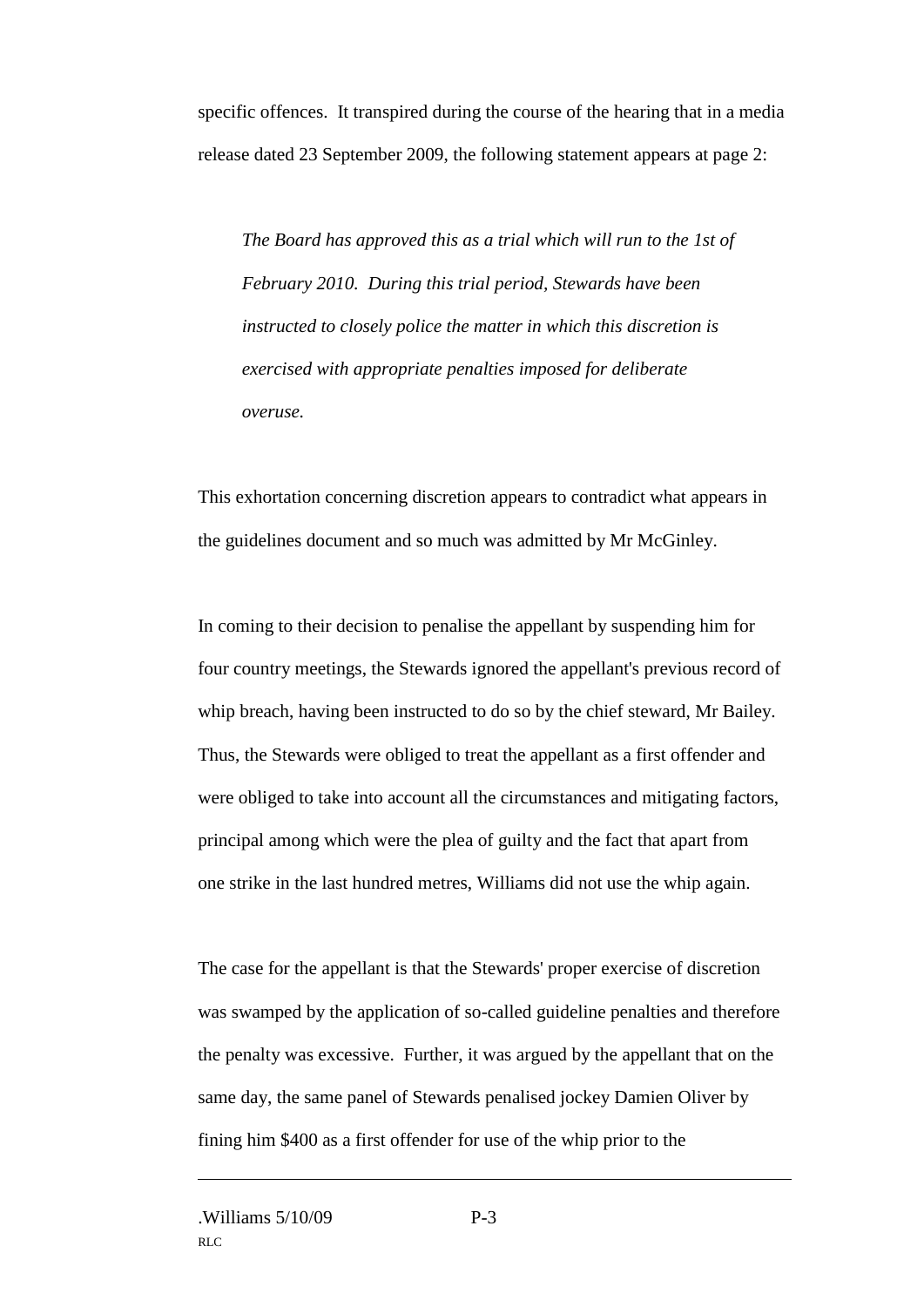hundred metres four times more than was permitted, that is, one less than Williams. Oliver also pleaded guilty to that charge.

Thus, the appellant submits that whilst each case should be decided upon its own facts and circumstances, there is such an obvious inconsistency between Oliver's penalty and the appellant's penalty that the penalty imposed in relation to the appellant cannot stand.

It is well known that this new and controversial use-of-whip legislation has been the subject of considerable debate and amendment. In reaching a decision, the RAD Board found it instructive and helpful to have regard to the background to the introduction of the legislation.

The justification for and the rationale behind the changes to the whip rules are contained in material issued by the Australian Racing Board. In particular, I refer to a media release dated 19 March 2009 and an undated document entitled Changes to Whip Rules, which appears to have been published about the same time.

In paragraph 1 of that latter document, the ARB declares that it has a responsibility inter alia to protect the welfare of horses and to maximise public confidence. Obviously the welfare of horses relates to the type of whip which has been used in the past. On page 2, paragraph 1 of the media release, the ARB chairman, Mr Bentley said that: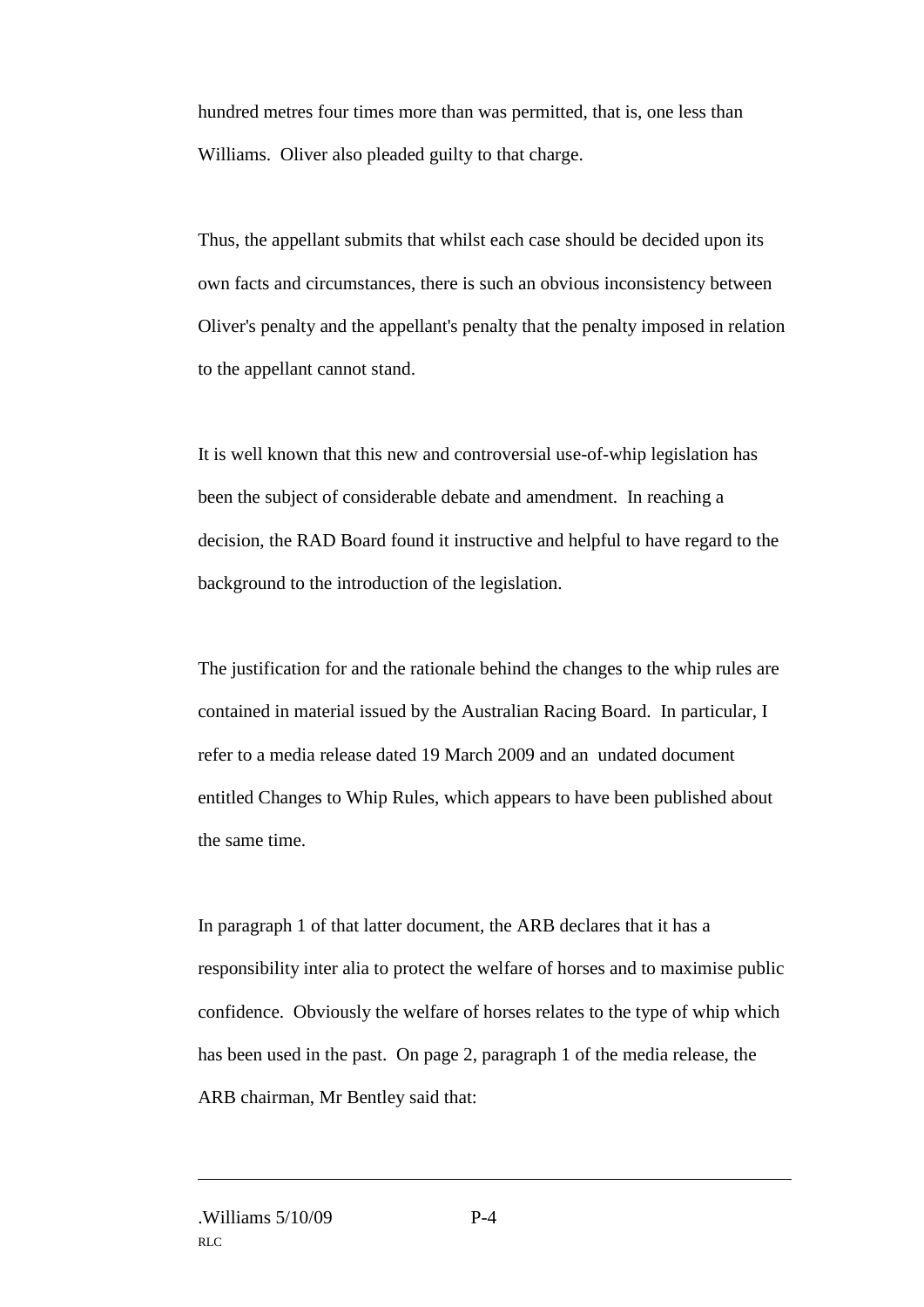*The best scientific advice available to us suggests padded whips do not inflict pain or injury and that is the outcome we want.*

As we now know, padded whips have been introduced and therefore, as a matter of logic, it would seem that the welfare of the horse has been accommodated. However, in paragraph 4 of the undated document, the ARB states:

*The advice from Stewards was that it was important to make other changes, limiting the manner and circumstances of whip use so to effect the substantial change to the public presentation of racing.*

In other words, it is abundantly clear that "other changes" related to the matter of perception. Then on page 2, paragraph 5 of the media release, the following appears:

*In this respect, the April 2009 meeting of the National Chairmen of Stewards has been instructed to examine the development of a national template for penalties of breaches of controls on use of the whip.*

Such a template was brought into being but because of amendments to the whip rules, has now become irrelevant. However, when it was first introduced, debate raged over whether it was a template as such, in effect mandating penalties, or whether, as the Stewards claim, it simply represented guidelines to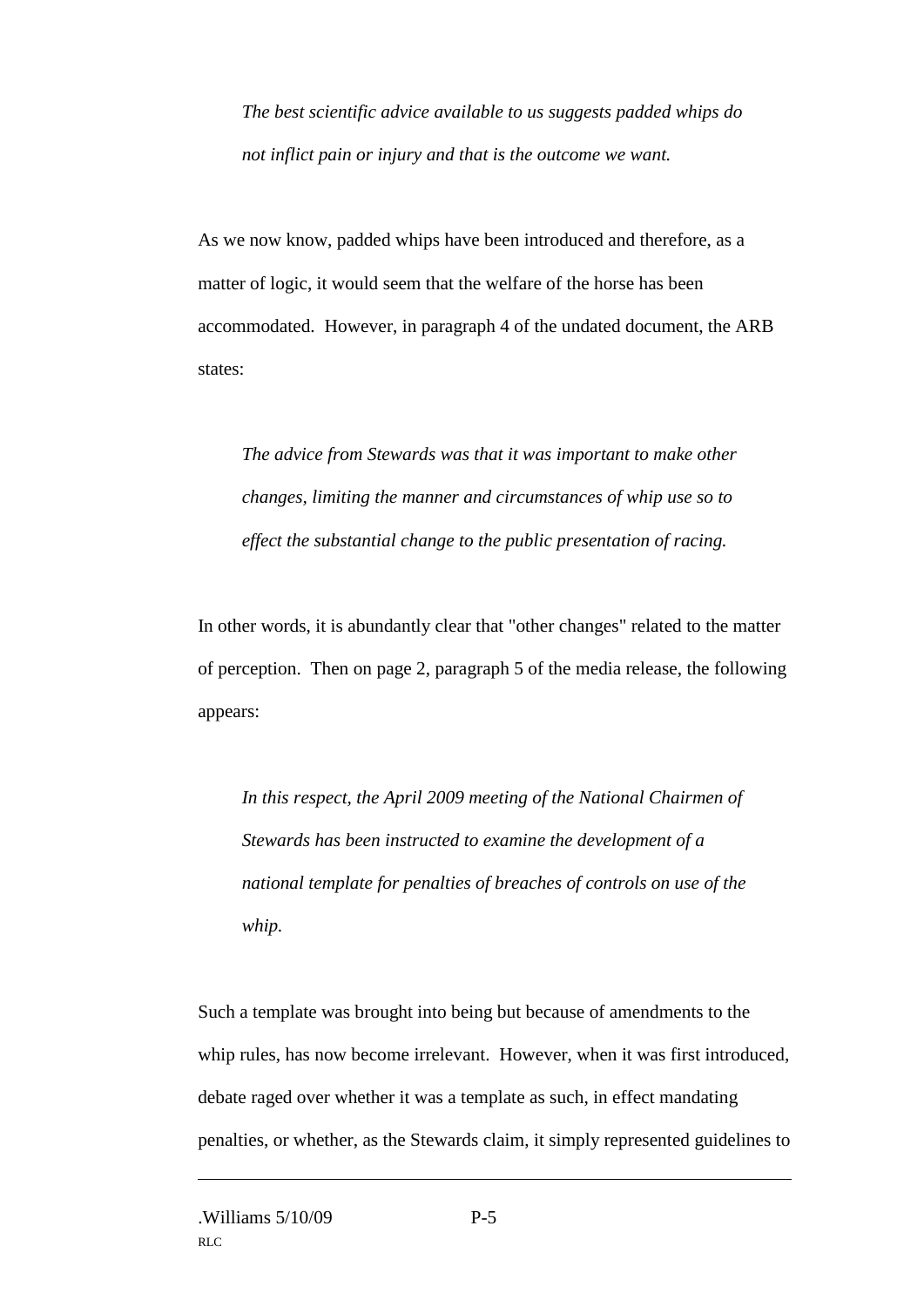which the Stewards could or would have reference whilst exercising their discretion. The most recent edition of Rider Penalty Guidelines For Whip Rule Breaches has not resolved the debate.

As I have already indicated, the whip rules relating to how often and where a horse may be hit have perception as their genesis. Bearing in mind rule  $AR.137A(5)(a)(ii)$ , it would appear to follow that hitting a horse in a forehand manner up to five times before the hundred metres satisfies the requirements of the protection of the image of racing or, if you like, "the public presentation of racing", but hitting a horse six times or more does not, and offends public sensibilities and tarnishes the image of racing.

Now, as a result of a further amendment, the adverse perception concept has evaporated in relation to whip use in the last hundred metres, since a rider may have unrestricted use of the whip in that final and busiest part of the race, subject to the long-existing rule of AR.137A(3).

Whatever the validity or merit of these observations, the fact remains that there is now in existence for use by the Stewards a document essentially in tabulated form prescribing penalties, subject, it is said, to exercise of discretion. The penalties only relate to overuse of the whip up to the hundred metres. If the perception argument has any substance, it does seem odd that the authorities would not include the last hundred metres as the linchpin of their legislative intent.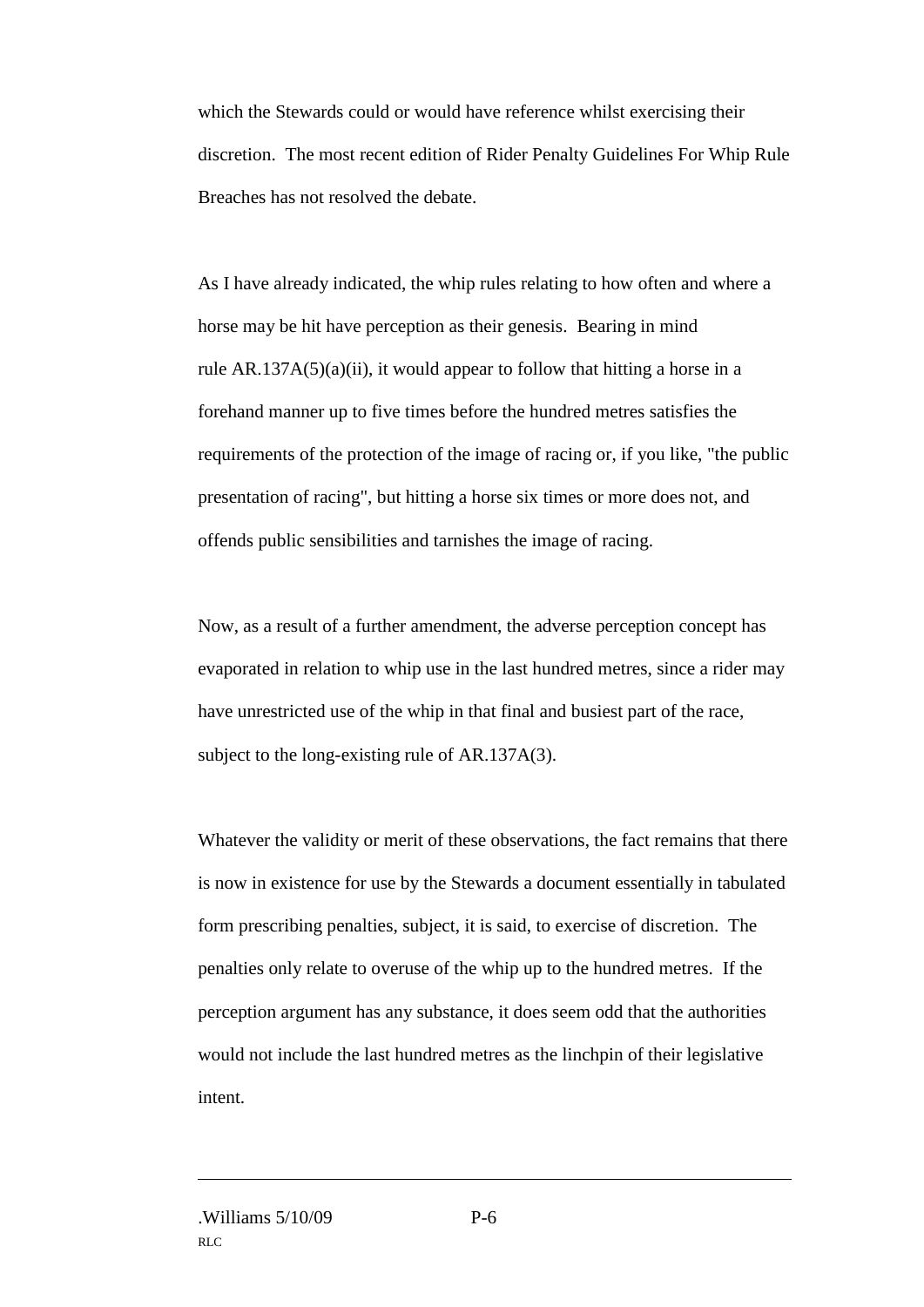Putting to one side the vexed question of whether the penalty guidelines are in reality a template, where only lip service is paid to discretion, the Board is more concerned with the penalties the Stewards have prescribed, depending on the extent of the breach. As chairman of the Board, I have a particular concern that the guidelines prescribed by the Stewards offend a fundamental principle of sentencing, which is the principle of proportionality or, if you like, the principle that the punishment should fit the crime.

Now, it is beyond argument that the vast majority of riding offences relate to charges of careless riding which are substantive offences. It is a golden rule of race riding that when crossing the running of other horses in a race, you must be two lengths clear. The reasons for this rule are manifest. They relate to the safety of riders and their mounts. It is impossible to predict the ultimate consequences which might flow from careless riding. Sometimes an act of carelessness may result in catastrophic consequences; sometimes an act of carelessness may result in minor interference or harm to others, but nevertheless be the result of carelessness.

Almost invariably, the penalties for careless riding is a period of suspension. Since the act of carelessness is one of degree, the Stewards, when considering penalty, characterise the carelessness as being low, medium or high, and within those categories they build in parameters. So for careless riding in the low range, the period of suspension is, generally speaking, seven to 10 meetings; medium range, 10 to 14 meetings; high range, 14 meetings plus. I say "generally speaking" because in some cases before the RAD Board, all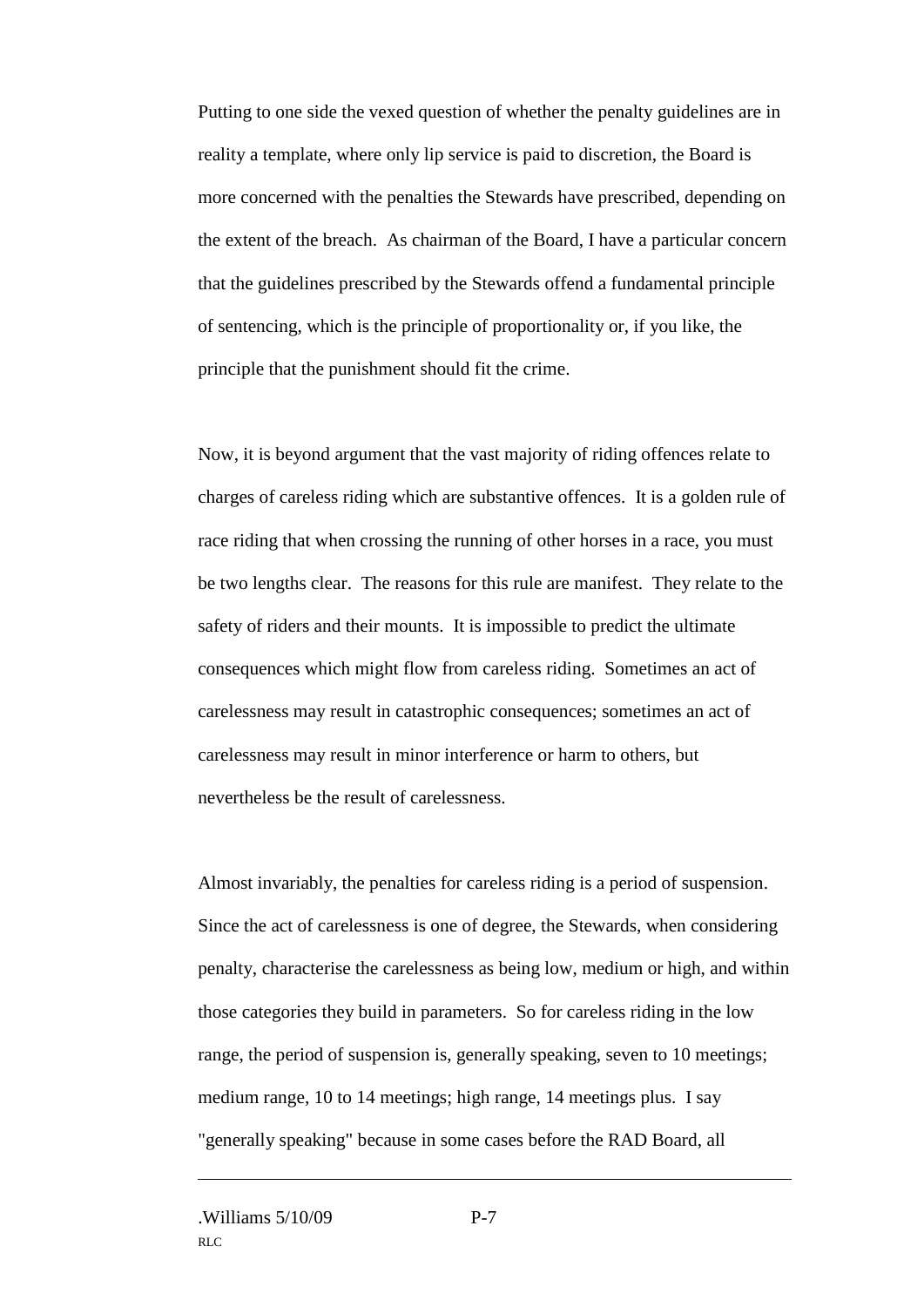Stewards do not agree on the parameters.

Then in order to achieve proportionality, the Stewards look at the circumstances and any mitigating factors, including a plea of guilty, the rider's previous record, good or bad, contribution by other riders, the time of year when the offence occurred and matters personal to the particular rider.

Demonstrably, offences relating to the safety of rider and horse are far more serious than whip-related offences which are related to perception. If one considers the guidelines which are presently in place, some of the penalties for exceeding the permitted five strokes prior to the hundred metres are on a par with or greater than penalties for careless riding. For a first offence, being an additional one to two strokes, the guideline penalty is suspension up to one week, which is the equivalent of a careless riding offence in the low range. For a third offence, being an additional three to four strokes, the guideline penalty is also suspension up to one week. For a fourth offence, an additional three to four strokes attracts a \$600 fine, plus suspension of up to one week. For a fifth offence, an additional three to four strokes attracts a \$600 fine, plus suspension for up to two weeks, which is the equivalent of the lower register of the high range for careless riding. The guideline penalties for an additional five or more strokes range from an equivalent offence in the low range of careless riding to an equivalent offence in the high range of careless riding to an equivalent offence for reckless riding.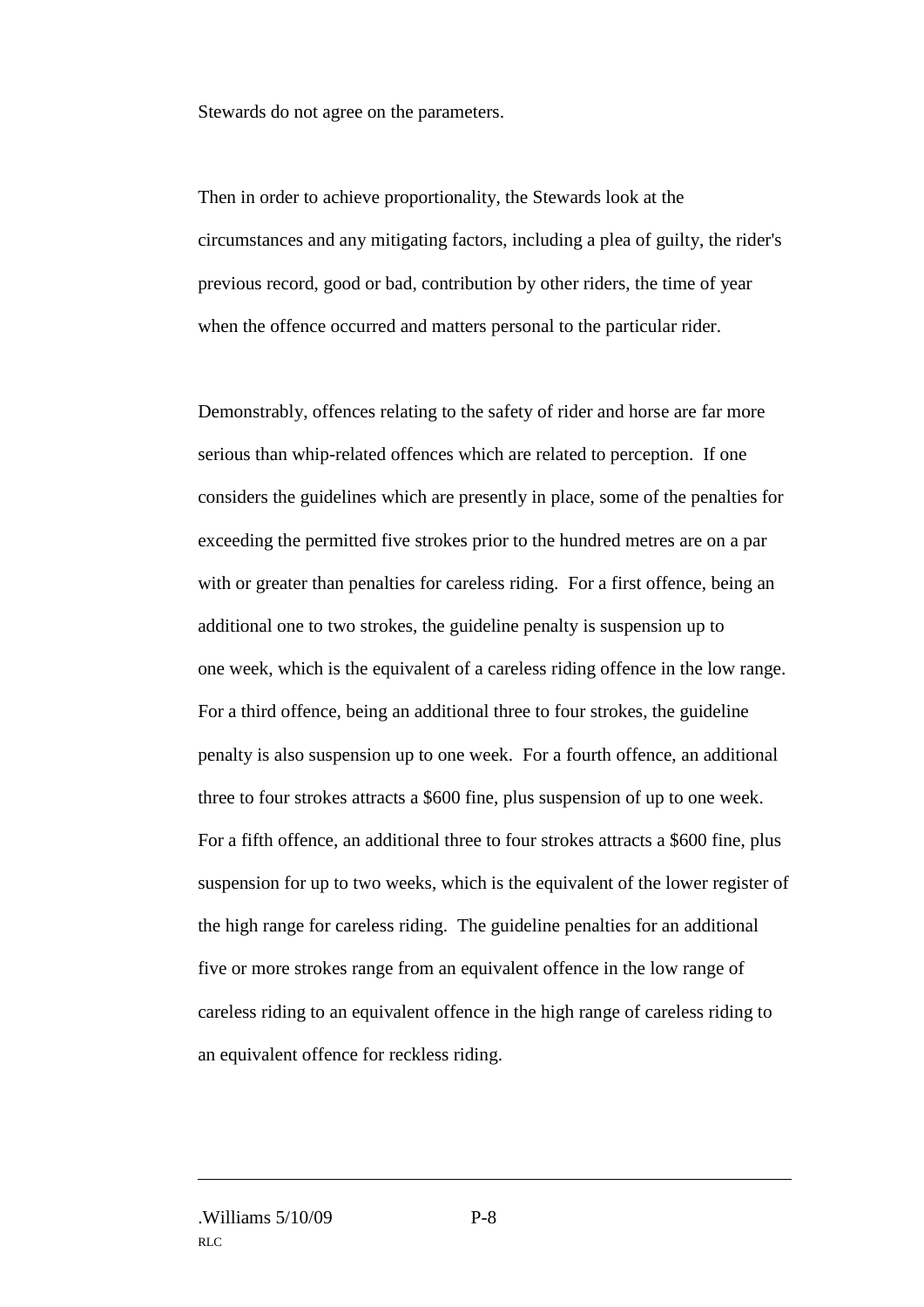In my opinion, the penalty guidelines for whip-related offences prior to the hundred metres offend the principle of proportionality and distort the notion of punishment fitting the crime. Can it be seriously argued that the penalty for hitting a horse in excess of the permitted number of strikes with a whip that causes neither pain nor injury to the animal may be equated to a penalty imposed for careless riding where the safety of riders and their mounts are involved? In my opinion, such a proposition is absurd.

Obviously, breaches of AR.137A, in particular 137A(5)(a)(ii), will involve punishment. However, in my opinion the correct approach, save in an extreme case, is for the rider to incur a financial penalty in the form of a fine. The amount of the fine would be entirely within the discretion of the Stewards, taking into account the facts and circumstances and considerations such as the number of impermissible strikes prior to the hundred metres, the behaviour of a rider thereafter, the rider's previous history of whip-related offences, whether the horse concerned earned prizemoney, the quality of the race and the prizemoney available, and any mitigating considerations, including a plea of guilty and matters personal to the rider.

In the present case, I am of the opinion that the penalty of suspension for four meetings is manifestly excessive. First, for reasons I have endeavoured to explain, a period of suspension is inappropriate, except for an extreme case. Further, mitigating factors in this case are the plea of guilty to which the Stewards gave insufficient weight, absence of any relevant previous offences and the fact that the appellant did not use the whip, save for one stroke in the